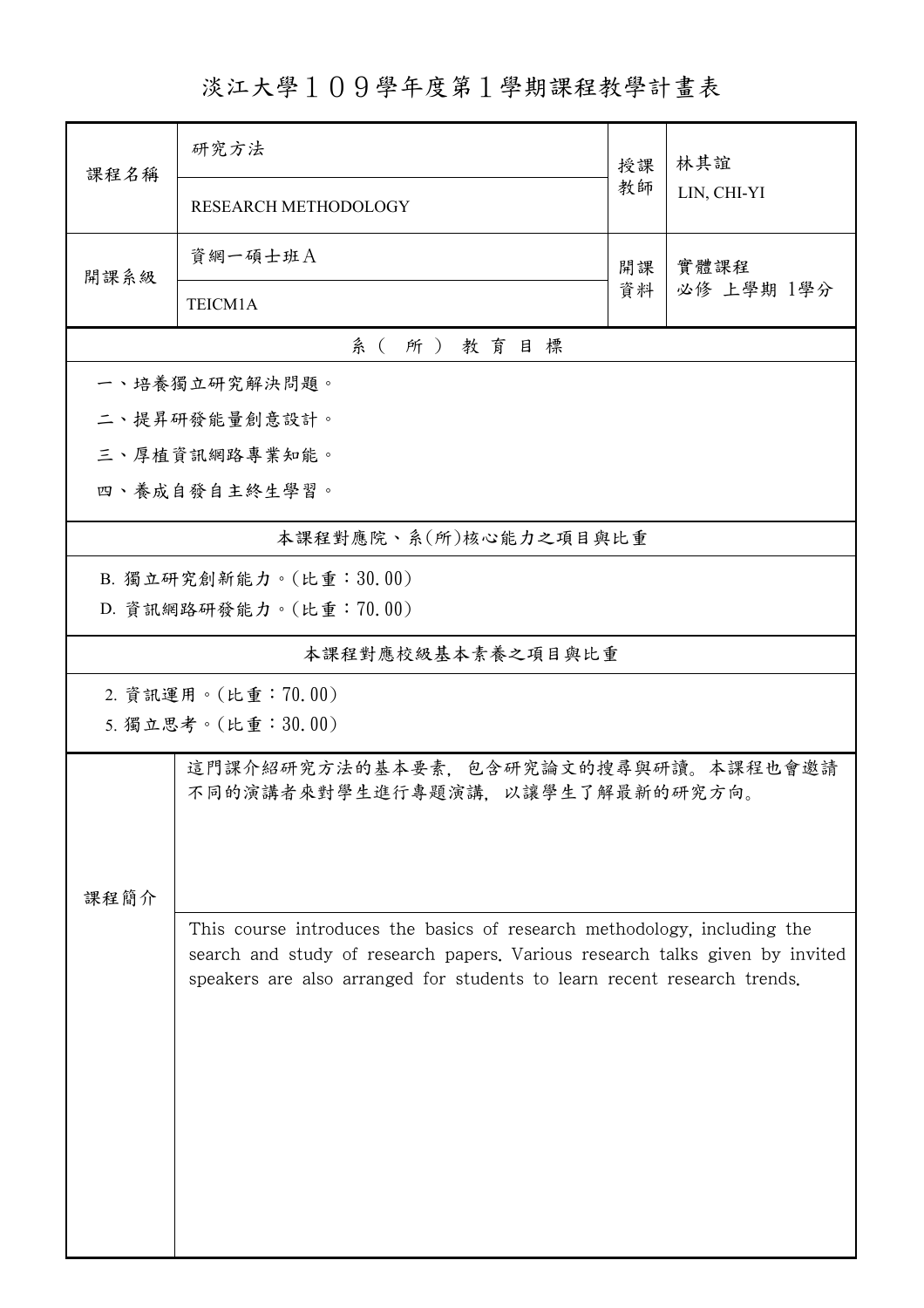## 本課程教學目標與認知、情意、技能目標之對應

將課程教學目標分別對應「認知(Cognitive)」、「情意(Affective)」與「技能(Psychomotor)」 的各目標類型。

一、認知(Cognitive):著重在該科目的事實、概念、程序、後設認知等各類知識之學習。

二、情意(Affective):著重在該科目的興趣、倫理、態度、信念、價值觀等之學習。

三、技能(Psychomotor):著重在該科目的肢體動作或技術操作之學習。

| 序<br>號         | 教學目標(中文)                     |                                 |                                     | 教學目標(英文)                                        |                               |  |  |
|----------------|------------------------------|---------------------------------|-------------------------------------|-------------------------------------------------|-------------------------------|--|--|
| $\mathbf{1}$   | 了解研究的基本概念                    |                                 |                                     | Understand the basic concepts of doing research |                               |  |  |
| 2              | 熟悉搜尋論文的方法                    |                                 |                                     | Get familiar with paper search                  |                               |  |  |
| 3              | 學習研讀英文論文的技巧                  |                                 |                                     | Learn the techniques of English paper study     |                               |  |  |
| 4              | 了解各個研究主題和趨勢                  |                                 |                                     | Understand various research topics and trends   |                               |  |  |
|                | 教學目標之目標類型、核心能力、基本素養教學方法與評量方式 |                                 |                                     |                                                 |                               |  |  |
| 序號             | 目標類型                         | 院、系 $(\kappa)$  <br>核心能力   基本素養 | 校級                                  | 教學方法                                            | 評量方式                          |  |  |
| 1              | 認知                           | <b>BD</b>                       | 25                                  | 講述、討論                                           | 計論(含課堂、線<br>上)、報告(含口頭、書<br>面) |  |  |
| 2              | 認知                           | <b>BD</b>                       | 25                                  | 講述、討論                                           | 討論(含課堂、線<br>上)、報告(含口頭、書<br>面) |  |  |
| 3              | 認知                           | <b>BD</b>                       | 25                                  | 講述、討論                                           | 討論(含課堂、線<br>上)、報告(含口頭、書<br>面) |  |  |
| 4              | 認知                           | <b>BD</b>                       | 25                                  | 講述、討論                                           | 討論(含課堂、線<br>上)、報告(含口頭、書<br>面) |  |  |
|                |                              |                                 |                                     | 授課進度表                                           |                               |  |  |
| 週<br>次         | 日期起訖                         |                                 | 內 容 (Subject/Topics)                | 備註                                              |                               |  |  |
| 1              | $109/09/14$ ~<br>109/09/20   | Course Introduction             |                                     |                                                 |                               |  |  |
| $\overline{2}$ | $109/09/21$ ~<br>109/09/27   |                                 | Electronic library and paper search |                                                 |                               |  |  |
| 3              | $109/09/28$ ~<br>109/10/04   | Mid Autumn Festival             |                                     | No class                                        |                               |  |  |
| 4              | $109/10/05$ ~<br>109/10/11   |                                 | Electronic library and paper search |                                                 |                               |  |  |
| 5              | $109/10/12$ ~<br>109/10/18   | Paper study and discussion      |                                     |                                                 |                               |  |  |
| 6              | $109/10/19$ ~<br>109/10/25   | Paper study and discussion      |                                     |                                                 |                               |  |  |